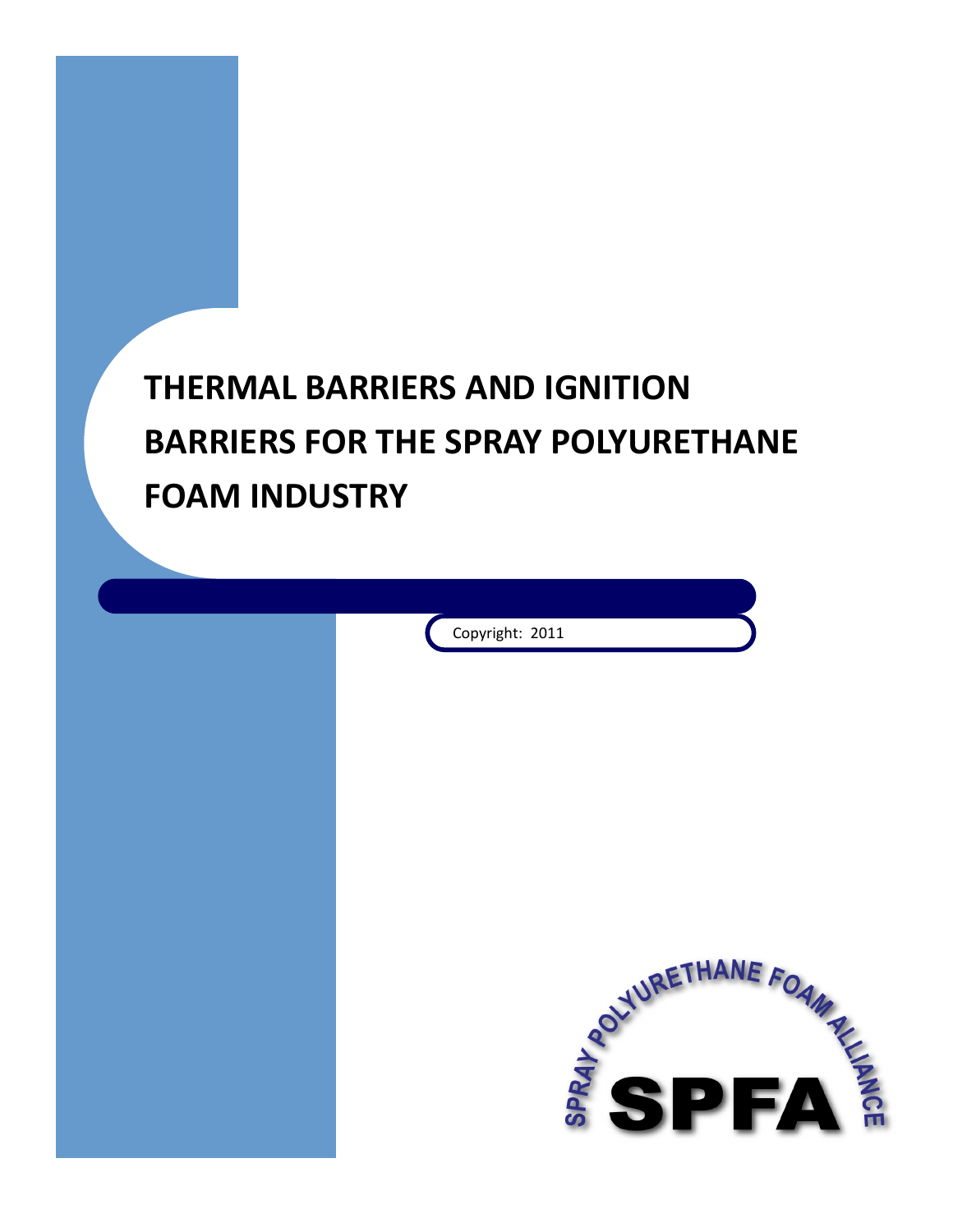#### **TECHNICAL OVERSIGHT COMMITTEE**

| <b>Participating Members</b>                        |                                 |
|-----------------------------------------------------|---------------------------------|
| Roger Morrison (Chair)*                             | John Hatfield                   |
| Deer Ridge Consulting                               | Penta Roofing Consultants       |
| <b>Eric Banks</b>                                   | <b>Robert Smith</b>             |
| <b>BASF Corporation</b>                             | Invista                         |
| Jose Luna                                           | David Mulkey                    |
| <b>Bayer Materials Science</b>                      | Invista                         |
| John Linnell                                        | John Stahl*                     |
| <b>Bayer Materials Science</b>                      | Preferred Solutions, Inc.       |
| Eric Machemer*                                      | Xuaco Pascal                    |
| Foam Run                                            | Honeywell                       |
| <b>Bruce Schenke</b>                                | Mary Bogdan                     |
| <b>BASF Corporation</b>                             | Honeywell                       |
| James Andersen                                      | Joshua Ackerman                 |
| <b>BASF Corporation</b>                             | Huntsman                        |
| Chuck Skalski                                       | John Evans                      |
| Gaco Western                                        | Icynene                         |
| Mac Sheldon*                                        | Peter Birkbeck                  |
| Demilec                                             | Icynene                         |
| Chris Porter                                        | Mason Knowles*                  |
| <b>Bio-Based Insulation</b>                         | <b>Mason Knowles Consulting</b> |
| Jay Zhang                                           | Jason Hoerter*                  |
| <b>Convenience Products</b>                         | <b>NCFI Polyurethanes</b>       |
| Tony Leonard                                        | Jack Moore                      |
| <b>ER Systems</b>                                   | West Roofing Systems, Inc       |
| <b>Stuart Hayes</b>                                 | <b>Steve Crain</b>              |
| Evonik-Goldschmidt Corporation                      | The Dow Chemical Company        |
| <b>Ray Geiling</b><br>Evonik-Goldschmidt Coporation | Don Lenaker                     |

\*SPFA would like to acknowledge the voluntary contributions of these individuals in the revision of this document.

NOTE: This brochure was developed to aid specifiers in choosing spray-applied polyurethane foam systems. The information provided herein, based on current customs and practices of the trade, is offered in good faith and believed to be true, but is made WITHOUT WARRANTY, EITHER EXPRESS OR IMPLIED, AS TO FITNESS, MERCHANTABILITY, OR ANY OTHER MATTER. SPFA DISCLAIMS ALL LIABILITY FOR ANY LOSS OR DAMAGE ARISING OUT OF ITS USE. Individual manufacturers and contractors should be consulted for specific information. Nominal values which may be provided herein are believed to be representative, but are not to be used as specifications nor assumed to be identical to finished products. SPFA does not endorse the proprietary products or processes of any individual manufacturer, or the services of any individual contractor.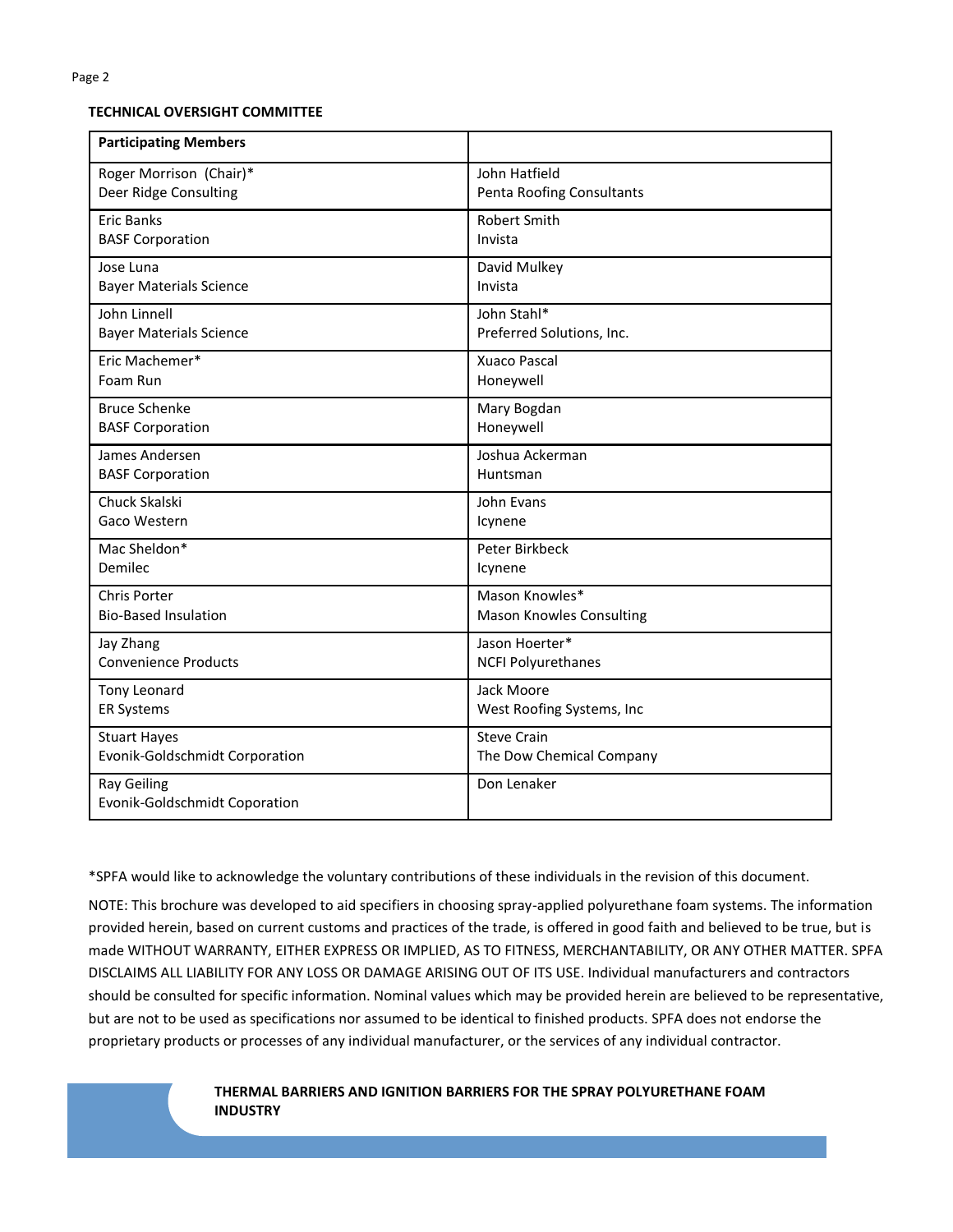# **POLICY STATEMENT**

**It is the policy and recommendation of the Spray Polyurethane Foam Alliance that spray polyurethane foams installed within buildings be covered with a thermal or ignition barrier as soon as possible after the initial application, except as an assembly specifically approved by a building code authority based on fire tests specific to the application.**

**Why Do Codes Require Thermal or Ignition Barriers?**

**Spray polyurethane foam (SPF), like most other organic materials, is combustible. SPFs are formulated with flame retardants to decrease the flame spread as measured by ASTM E-84 (Test for Surface Burning Characteristics for Building Materials) and other tests. However, these flame spread indices are used solely to measure and describe properties of products in response to heat and flame under controlled laboratory conditions. The numerical flame spread indexes are not intended to reflect hazards presented by SPFs or any other material under actual fire conditions.**

When exposed to fire sources, such as trash fires, welding arcs, cutting torches, or red-hot metal, unprotected SPF can ignite and may result in a flash fire. Although burning SPF will form a surface layer of less flammable char, the initial burning can produce combustible gases and black smoke. In confined interiors, these combustible gases can accumulate and ignite resulting in flashover, a dangerous fire situation. Under these conditions, additional foam and/or other combustibles can become involved in the fire creating additional combustible gases and feeding the fire.

For these reasons, and to allow sufficient time for occupants to escape during a fire, model building codes require SPF to be covered by thermal barriers, ignition barriers or have the SPF assemblies meet the acceptance criteria of large-scale fire tests as described in this document.

**Note 1:** These fire scenarios depend on the accumulation of combustible gases. Exterior applications of SPF, such as roof systems, where combustible gases can dissipate, are less likely to become involved in flash fires and are subject to different requirements under the model building codes.

# **What Is A Thermal Barrier?**

A thermal barrier is a material, applied between foam plastics (including spray polyurethane foam) and interior spaces designed to delay the temperature rise of the foam during a fire situation and to delay or prevent the foam's involvement in a fire. The *International Building Code®* (IBC) and the *International Residential Code®* (IRC) define an approved thermal barrier as one which is equal in fire resistance to 12.7 mm (1/2 inch) gypsum wallboard. In essence, the model building codes define ½-inch gypsum wallboard as a prescriptive thermal barrier; approved equivalents (non-prescriptive thermal barriers) must perform as well as or better than ½-inch gypsum wallboard in fire testing as described below.

Non-prescriptive thermal barriers (termed "equivalent thermal barriers") must undergo a temperature transmission fire test wherein the temperature rise of the underlying polyurethane foam is limited to not more than 121ºC (250ºF) after 15 minutes of fire exposure complying with the standard time temperature curve of ASTM E 119 (Test Methods for Fire Tests of Building Construction Materials). Additionally, equivalent thermal barriers must undergo a fire integrity test to establish that they will sufficiently remain in place during a fire scenario by passing a large-scale, 15-minute fire test. Equivalent thermal barriers meeting this criterion are termed a "15 minute thermal barrier" or classified as having an "index of 15."

In effect, equivalent thermal barriers (i.e., other than the prescriptive ½-inch thick gypsum wallboard) must undergo two fire tests:

#### **THERMAL BARRIERS AND IGNITION BARRIERS FOR THE SPRAY POLYURETHANE FOAM INDUSTRY**

Page 3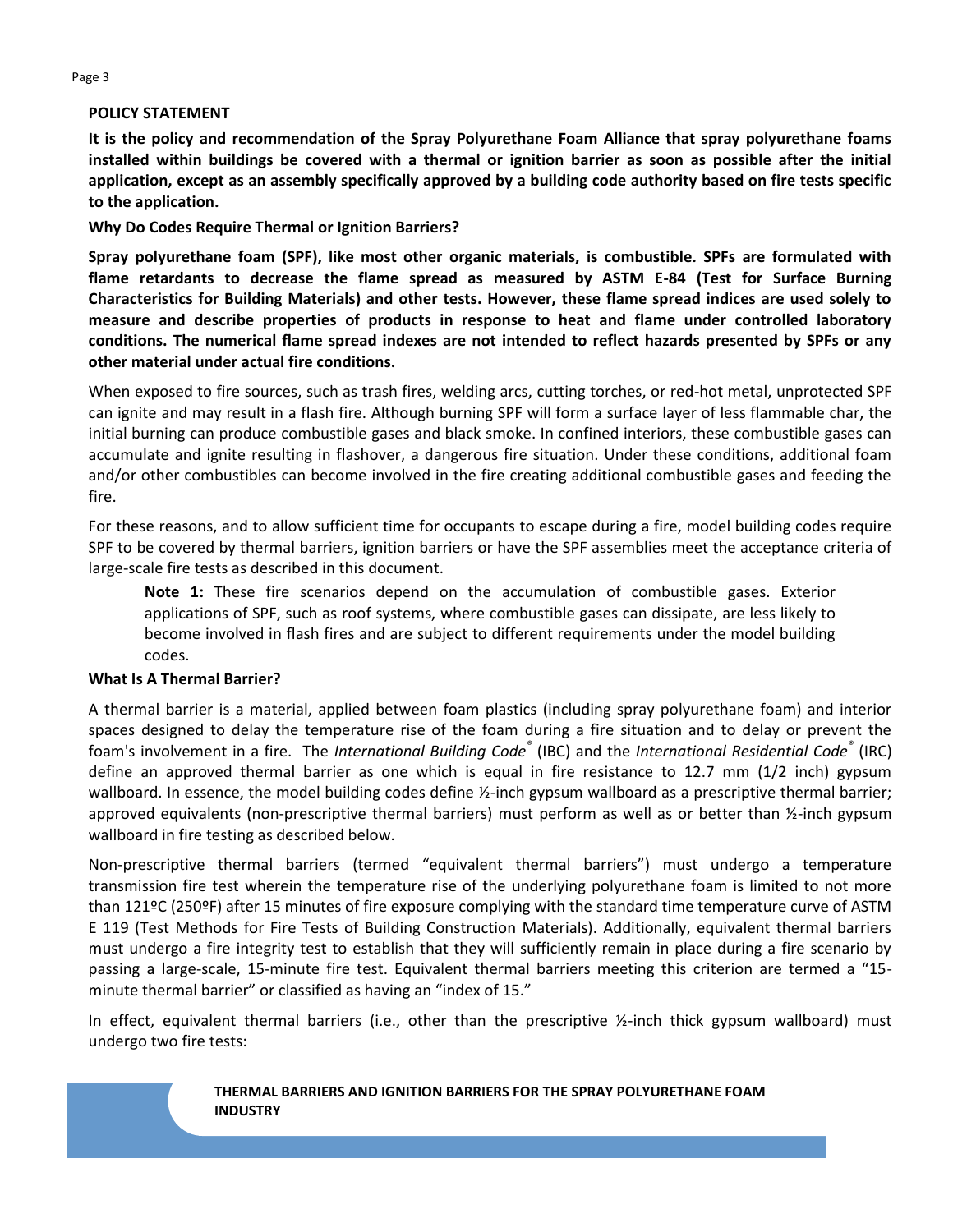- (1) A temperature transmission test (such as a modified ASTM E 119, the actual thermal barrier test apparatus being smaller than the typical large-scale wall or roof/ ceiling test assemblies); and
- (2) A fire integrity test (a large-scale fire test such as NFPA 286 [with a specific acceptance criteria defined within the IBC or IRC], UL 1040, UL 1715 or FM 4880).

NFPA 275 (Standard Method of Fire Tests for the Evaluation of Thermal Barriers Used over Foam Plastic Insulation) is an approved test standard per AC 377 for equivalent thermal barriers that incorporates both a temperature transmission fire test and a fire integrity test. Future editions of model building codes will likely include NFPA 275 as an acceptable test method.

Since alternative assemblies must undergo the same large-scale fire test(s) as equivalent thermal barriers, many manufacturers have foregone the temperature transmission testing (e.g., ASTM E 119). Such materials are **not** classified as equivalent thermal barriers but may be used as an **alternative assembly** provided it has been approved by the code authority having jurisdiction.

AC 377 is the Acceptance Criteria for Spray-Applied Foam Plastic Insulation published by International Code Council Evaluation Service (ICC-ES) for the purpose of preparing evaluation reports. Copies are available at the ICC-ES website www.ICC-ES.org.

Under specific conditions, the temperature transmission test can be waived if approved by building code authorities on the

basis of large-scale fire testing representing actual end uses. Many materials which are not "15-minute thermal barriers" per ASTM E 119 or NFPA 275, or classified as equivalent thermal barriers have earned various building code acceptances as an alternate to the use of thermal barriers over spray polyurethane foam (SPF) based on large -scale fire testing. The assembly, consisting of either the exposed foam plastic or the foam plastic with a fireretardant coating is tested using one of the following procedures:

- NFPA 286 Standard Methods of Fire Tests for Evaluating Contribution of Wall and Ceiling Interior Finish to Room Fire Growth (Note: NFPA 286 does not include pass/fail criteria within it; the criteria is specifically defined within the IBC and IRC.)
- UL 1715 Fire Test of Interior Finish Material
- UL 1040 Insulated Wall Construction
- FM 4880 Building Corner Fire Test

# **What is an Ignition Barrier?**

Model building codes allow an exception to the thermal barrier requirement in attics and crawlspaces where entry is made only for repairs or maintenance (IRC) or for the service of utilities (IBC) [see Note 3 below]. In these cases:

The foam plastic insulation is protected against ignition using one of the following ignition barrier materials:

- 1 ½-inch-thick (38 mm) mineral fiber insulation;
- 1/4-inch-thick (6.4 mm) wood structural panels;
- 3/8-inch (9.5 mm) particleboard (1/4-inch thick under the IBC)
- $\bullet$  1/4-inch (6.4 mm) hardboard;
- 3/8-inch (9.5 mm) gypsum board; or
- Corrosion-resistant steel having a base metal thickness of 0.016 inch (0.406 mm).

[Paraphrased from 2009 IRC Sections R316.5.3 and R316.5.4. 2009 IBC Section 2306.4.1.6 contains equivalent language.]

The materials referenced above from the IRC and IBC are termed "prescriptive ignition barriers."

Ignition barriers do not afford as high a degree of protection from fire as thermal barriers but are considered

#### **THERMAL BARRIERS AND IGNITION BARRIERS FOR THE SPRAY POLYURETHANE FOAM INDUSTRY**

#### Page 4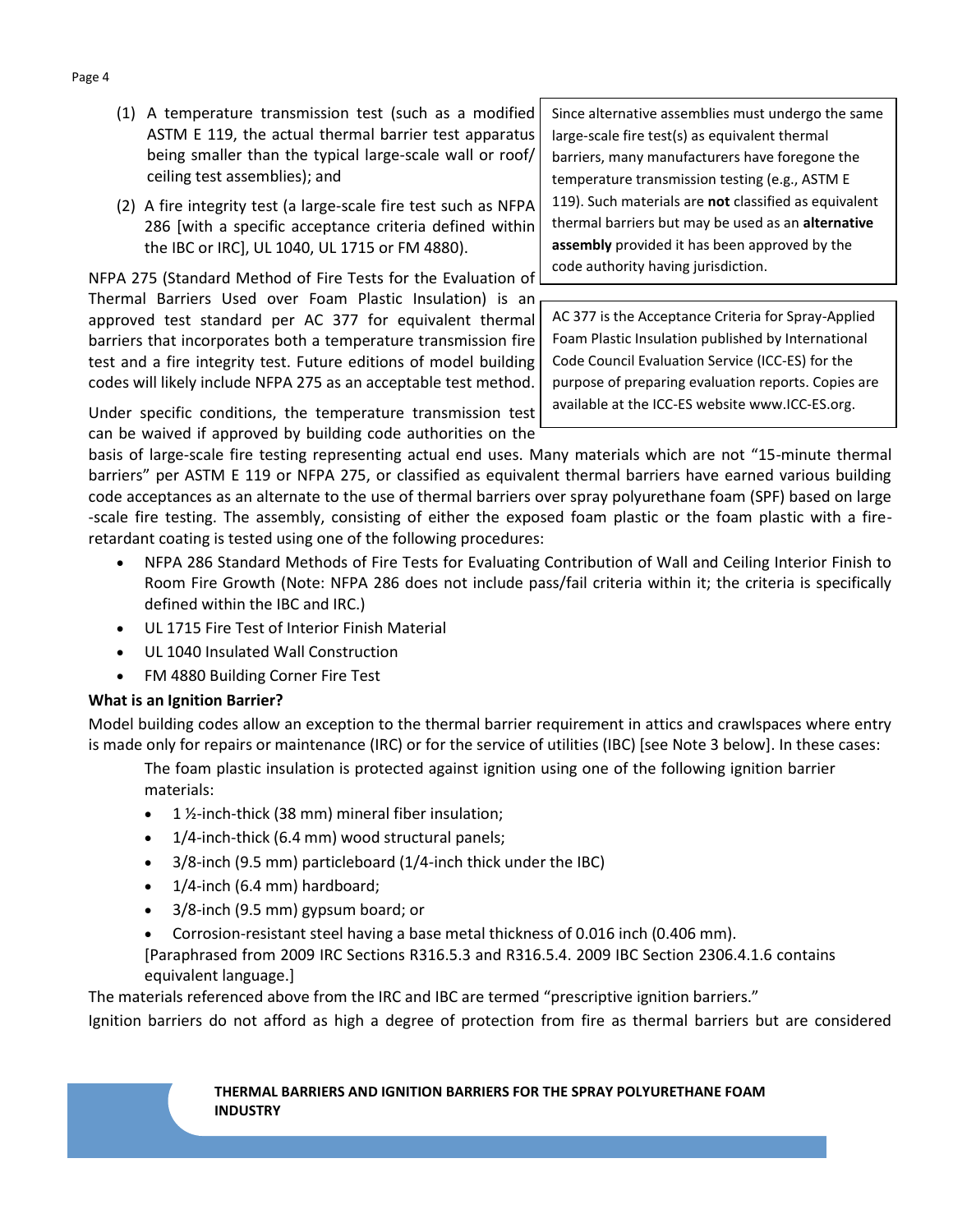acceptable for attic and crawlspaces where entry is limited. Building code authorities may accept alternative ignition barrier materials and/or alternative assemblies based on large-scale tests such as outlined in ICC-ES Acceptance Criteria 377, Appendix X.

**Note 2:** A thermal barrier is still required between attic and crawlspace areas and interior living spaces. The ignition barrier exception is only applicable to the SPF surfaces facing attic and crawlspace areas. Typically, ceiling treatments or floor treatments provide separation from interior living spaces and serve as the thermal barrier in these cases.

# **Where Is A Thermal Barrier Required?**

All model building codes require that SPF, with some exceptions, be separated from interior living spaces by an "approved thermal barrier." Therefore, unless an exception applies, all interior SPF applications are required to be covered with a thermal barrier, covered with an equivalent thermal barrier or be part of a tested alternative assembly.

Exceptions to the thermal barrier requirement include:

- Exterior applications as part of certain tested and classified roof assemblies;
- Certain masonry or concrete constructions;
- Certain attics and crawlspaces (see discussion under "Where Is An Ignition Barrier Permitted?");
- Sill plates and headers (limited to certain SPFs in Type V construction); and
- Others as provided by the model building codes.

Review the specific code requirements on a case-by-case basis.

# **Where Is An Ignition Barrier Permitted?**

The IBC and IRC permit the use of an ignition barrier as an alternative to installing a thermal barrier in attics and crawlspaces where entry is made only for repairs and maintenance (IRC) or for the service of utilities (IBC) [see Note 3 below]. Therefore, in such attics or crawlspaces, SPF surfaces need not be covered with a thermal barrier provided it is (1) covered with a prescriptive ignition barrier; or (2) part of an assembly tested in accordance with AC 377, Appendix X.

**Note 3:** Model building codes allow an exception to the thermal barrier requirement in attics and crawlspaces where entry is made only for repairs or maintenance (IRC) or for the service of utilities (IBC). This language is often misunderstood and misinterpreted by designers, builders, SPF applicators and building officials alike.

ICC Staff and ICC-ES engineers offer the following conditions that would determine if the space is entered only for repairs, maintenance or service of utilities:

- Limited access (hatch, small door, etc)
- Utilities within space including, but not limited to, HVAC equipment, ductwork, electrical lines, plumbing, wiring of any type ( telephone, internet, cable, security, etc), radiant heating, etc
- Possibility that any utility as described above may be installed in the future

Based on this interpretation of the building code, the following criteria are often applied to determine appropriate fire protection for SPF surfaces in attics and crawlspaces:

- Thermal Barrier: Whenever the attic or crawlspace is used or could be used as an auxiliary living space or for storage. Criteria for such space include ease of entry and presence of flooring. Attics and crawlspaces having access doors; pull-down or fixed stairs; or flooring (other than minimal pathways for equipment access) would fall into this category.
- Ignition Barrier: Whenever the attic or crawlspace is not or could not be used as an auxiliary

#### **THERMAL BARRIERS AND IGNITION BARRIERS FOR THE SPRAY POLYURETHANE FOAM INDUSTRY**

Page 5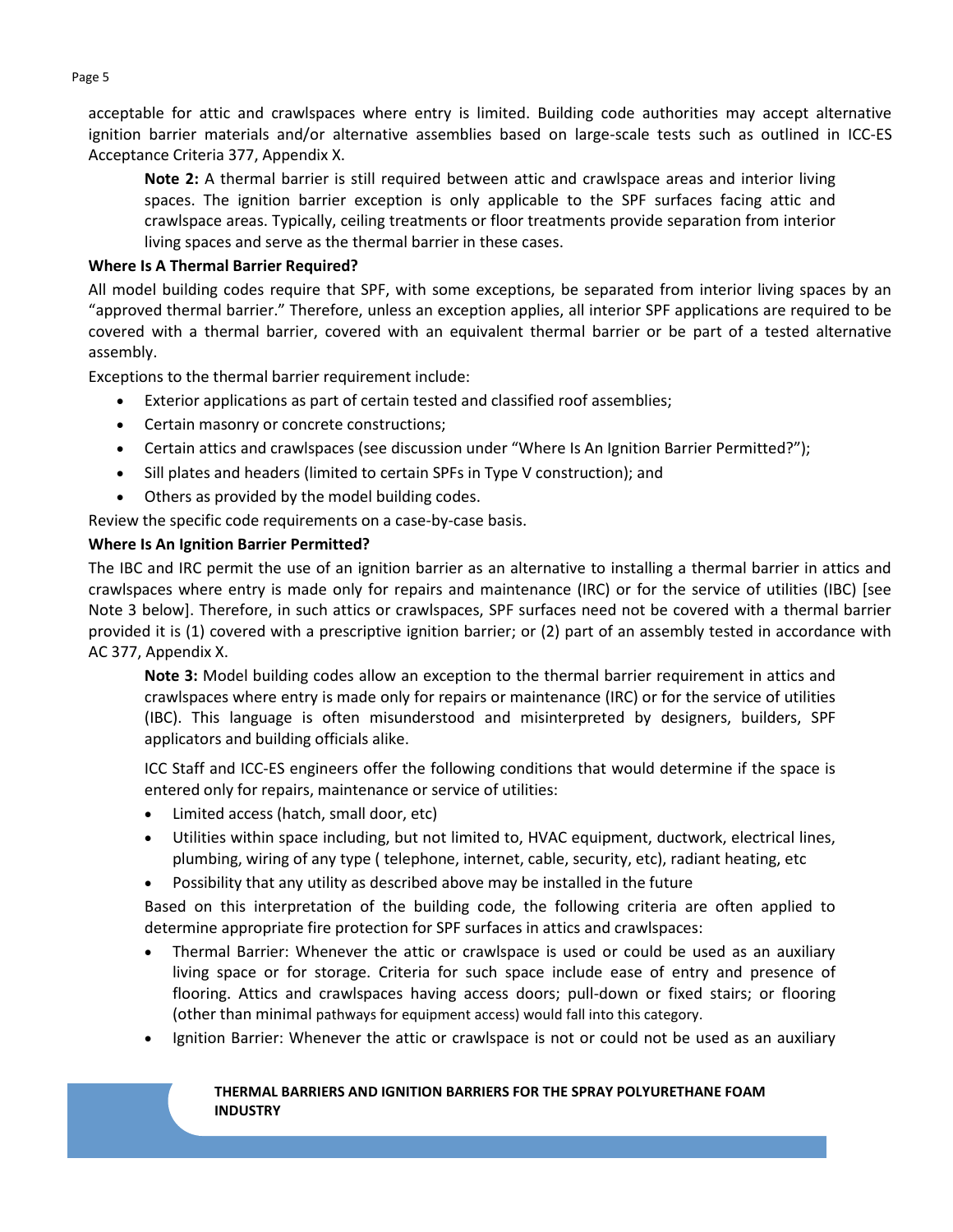living space or for storage. Criteria include difficulty of entry (for example a hatch or opening not easily accessible) and lack of flooring.

 Neither: Whenever no access exists to the space and the space is not connected and does not communicate with other spaces. (See Note 2 regarding ceiling and floor treatments).

# **Selection of Thermal Barriers**

Generally, SPF installers have three choices:

- (1) Prescriptive thermal barrier: The IBC and IRC specifically name ½-inch gypsum wallboard as an "approved" thermal barrier.
- (2) Equivalent thermal barriers: Materials equivalent to  $\frac{1}{2}$ -inch gypsum wallboard can be used as thermal barriers provided they have been tested in accordance with the IBC or IRC to limit temperature rise and remain in place for 15 minutes as described above in the "What is a Thermal Barrier" section. Typical equivalent thermal barriers include:
	- a. Spray-applied cementitious materials
	- b. Spray-applied cellulose materials
	- c. Portland cement plaster
	- d. Other various proprietary materials.

Evaluation reports can assist code officials in determining the code compliance of equivalent thermal barriers. Local building code officials are permitted to allow the use of an equivalent thermal barrier which has not been issued an evaluation report provided that data satisfactory to the code official is submitted for approval.

Equivalent thermal barriers and alternative assemblies are tested as part of assemblies which include specific formulations, materials, thicknesses and densities. Unless otherwise approved by the code authority having jurisdiction, the following rules apply:

- 1. SPF may be installed at thicknesses and density equal to or less than tested;
- 2. Protective materials must be installed at thicknesses equal to or greater than tested;
- 3. Formulations, materials and construction must conform to that which was tested.
- (3) Alternative assemblies: SPF may be covered with other materials (such as intumescent or other coating systems) or left exposed provided the assembly has been specifically approved on the basis of large-scale fire testing representing the actual end-use configuration. Alternative assemblies may have a currently valid evaluation report. Local building code officials are permitted to allow the use of an alternate assembly which has not been issued an evaluation report provided that data satisfactory to the code official is submitted for approval. Generally accepted tests for alternative assemblies include:
	- NFPA 286 Standard Methods of Fire Tests for Evaluating Contribution of Wall and Ceiling Interior Finish to Room Fire Growth (with specific acceptance criteria defined within the IBC or IRC)
	- UL 1715 Fire Test of Interior Finish Material
	- UL 1040 Insulated Wall Construction)
	- FM 4880 Building Corner Fire Test)

# **Alternative assemblies tested under AC 377, Appendix X are not appropriate alternative assemblies for meeting thermal barrier requirements.**

**Caution:** Just because a material is advertised as a "thermal barrier" or an assembly is advertised as not requiring a thermal barrier does not mean that it has been approved by a code agency or a local code official. Ask for test data **and** code body approvals, listings, or other written indications of acceptability under the code to be sure that the product selected offers the fire protection that the code requires.

# **Selection of Ignition Barriers**

Generally, SPF installers have three choices: